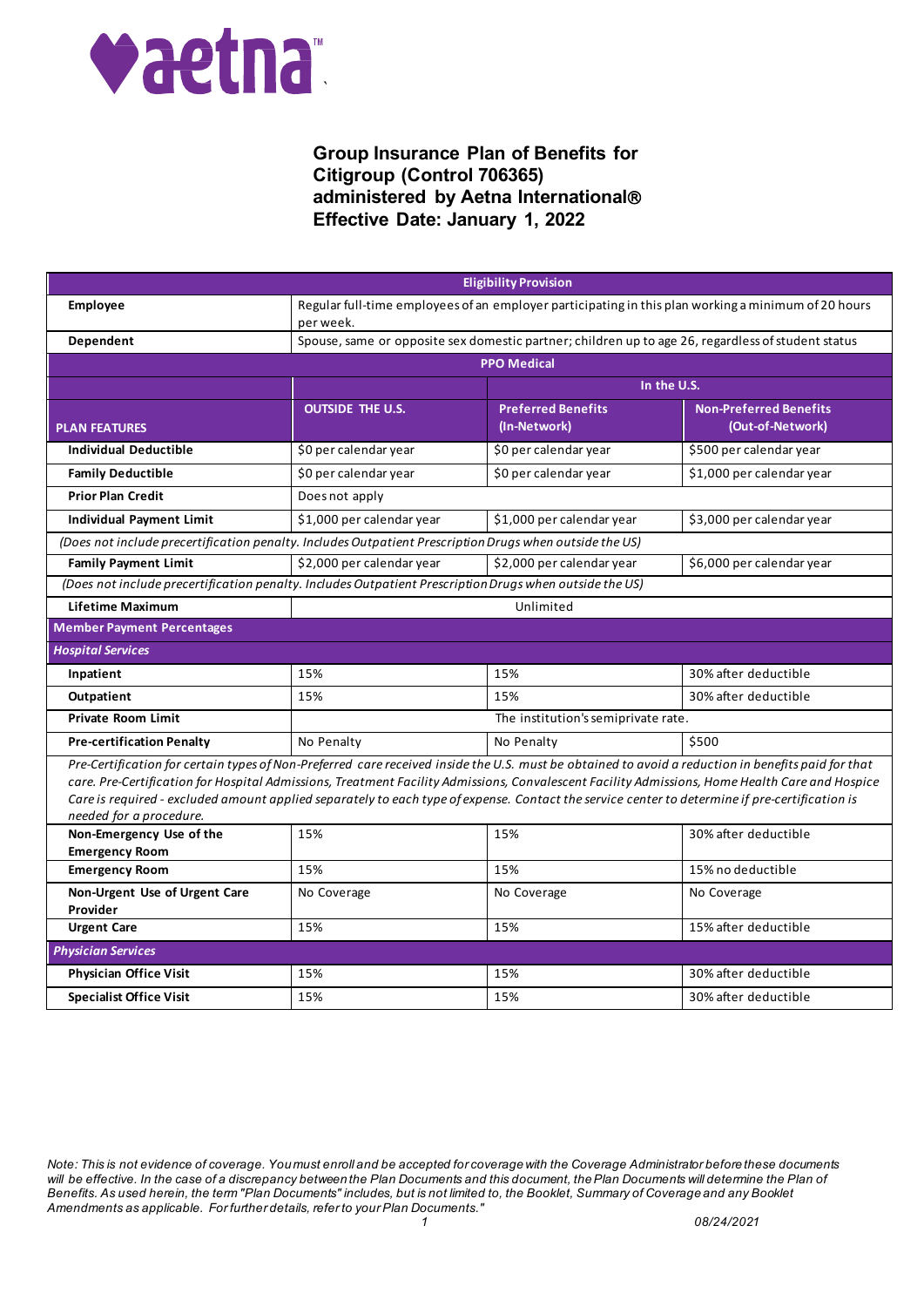

| <b>PPO Medical</b>                                           |                         |                                                         |                                                   |
|--------------------------------------------------------------|-------------------------|---------------------------------------------------------|---------------------------------------------------|
|                                                              |                         | In the U.S.                                             |                                                   |
| <b>PLAN FEATURES</b>                                         | <b>OUTSIDE THE U.S.</b> | <b>Preferred Benefits</b><br>(In-Network)               | <b>Non-Preferred Benefits</b><br>(Out-of-Network) |
| <b>Mental Health Services*</b>                               |                         |                                                         |                                                   |
| <b>Mental Health Inpatient Coverage</b>                      | 15%                     | 15%                                                     | 30% after deductible                              |
| Unlimited days per calendar year                             |                         |                                                         |                                                   |
| <b>Mental Health Outpatient Coverage</b>                     | 15%                     | 15%                                                     | 30% after deductible                              |
| Unlimited visits per calendar year                           |                         |                                                         |                                                   |
| Alcohol/Drug Abuse Services*                                 |                         |                                                         |                                                   |
| <b>Substance Abuse Inpatient Coverage</b>                    | 15%                     | 15%                                                     | 30% after deductible                              |
| Unlimited days per calendar year                             |                         |                                                         |                                                   |
| <b>Substance Abuse Outpatient</b><br>Coverage                | 15%                     | 15%                                                     | 30% after deductible                              |
| Unlimited visits per calendar year                           |                         |                                                         |                                                   |
| <b>Prescription Drug Coverage</b>                            |                         |                                                         |                                                   |
| <b>Generic Drugs</b><br>(365 day maximum supply              | 15%                     | 15% per one month supply<br>(includes Mail Order Drugs) | 30% after deductible                              |
| <b>Formulary Brand Name Drugs</b><br>(365 day maximum supply | 15%                     | 15% per one month supply<br>(includes Mail Order Drugs) | 30% after deductible                              |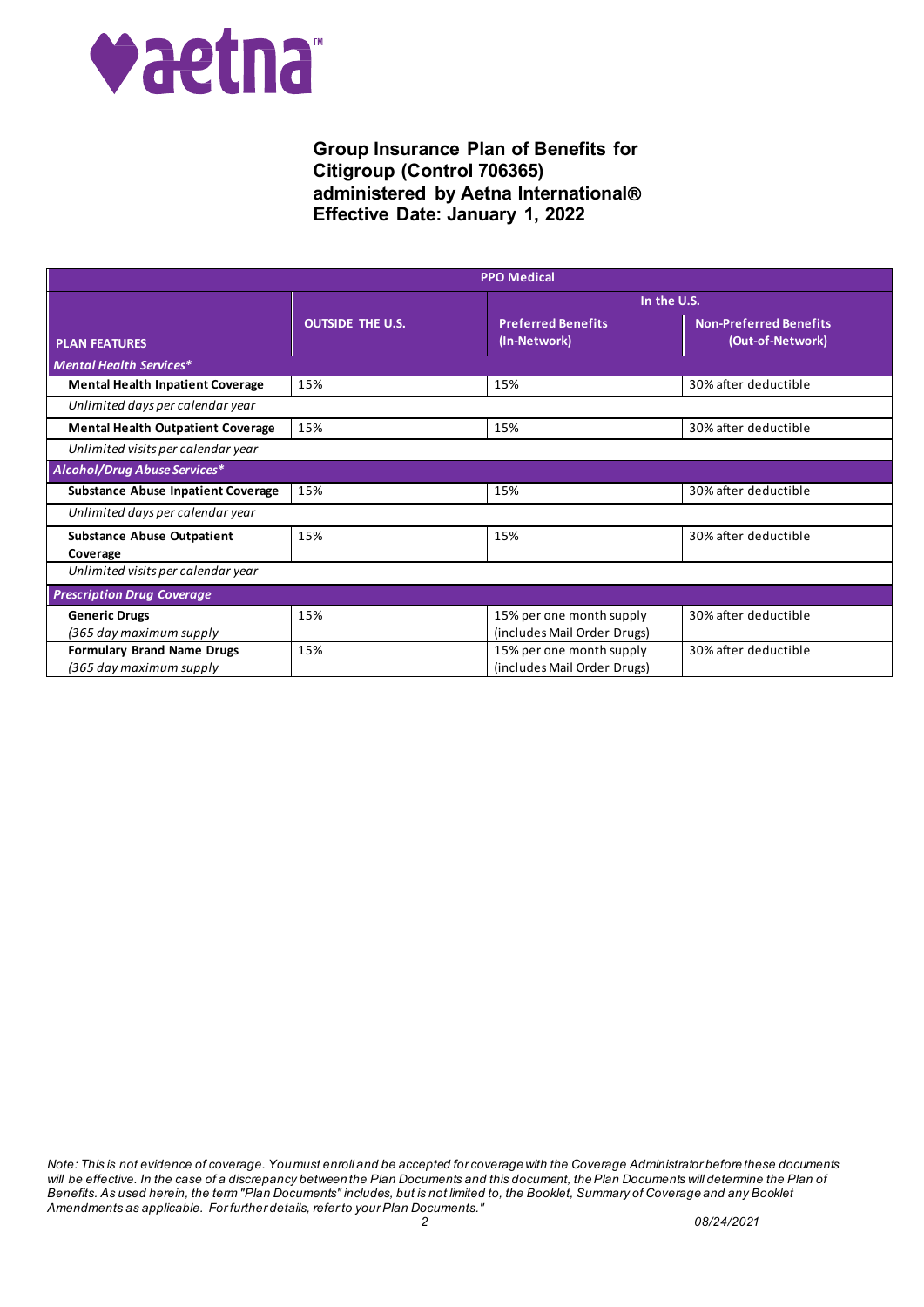

|                                                                                                                                                                                                |                                               | <b>PPO Medical</b>                        |                                                   |
|------------------------------------------------------------------------------------------------------------------------------------------------------------------------------------------------|-----------------------------------------------|-------------------------------------------|---------------------------------------------------|
|                                                                                                                                                                                                | In the U.S.                                   |                                           |                                                   |
| <b>PLAN FEATURES</b>                                                                                                                                                                           | <b>OUTSIDE THE U.S.</b>                       | <b>Preferred Benefits</b><br>(In-Network) | <b>Non-Preferred Benefits</b><br>(Out-of-Network) |
| <b>Preventive Benefits</b>                                                                                                                                                                     |                                               |                                           |                                                   |
| <b>Routine Children Physical Exams</b>                                                                                                                                                         | No charge                                     | No charge                                 | No charge                                         |
| 7 exams in the first 12 months of life, 3 exams in the second 12 months of life, 3 exams in the third 12 months of life, 1 exam per 12 months<br>thereafter to age 22 (includes immunizations) |                                               |                                           |                                                   |
| <b>Routine Adult Physical Exams</b>                                                                                                                                                            | No charge                                     | No charge                                 | No charge                                         |
| Adults age 22+ & -65: 1 exam/12 months Adults age 65+: 1 exam/12 months includes immunizations                                                                                                 |                                               |                                           |                                                   |
| <b>Routine Gynecological Exams</b>                                                                                                                                                             | No charge                                     | No charge                                 | No charge                                         |
| Includes 1 exam and pap smear per calendar year                                                                                                                                                |                                               |                                           |                                                   |
| <b>Routine Mammograms</b>                                                                                                                                                                      | No charge                                     | No charge                                 | No charge                                         |
| Prostate Specific Antigen (PSA)                                                                                                                                                                | No charge                                     | No charge                                 | No charge                                         |
| Routine Digital Rectal Exam (DRE)                                                                                                                                                              | No charge                                     | No charge                                 | No charge                                         |
| <b>Colorectal Cancer Screening</b>                                                                                                                                                             | No charge                                     | No charge                                 | 30% no deductible                                 |
|                                                                                                                                                                                                | Recommended: For all members age 50 and over. |                                           |                                                   |
| <b>Routine Hearing Exam</b>                                                                                                                                                                    | No charge                                     | No charge                                 | 30% after deductible                              |
| Includes one routine exam every 24 months.                                                                                                                                                     |                                               |                                           |                                                   |
| <b>Hearing Aids</b>                                                                                                                                                                            | 15%                                           | 15%                                       | 30% after deductible                              |
| (Covers hearing aids to a maximum of \$1,200. Adults; 36 months per ear and child 24 month per ear)                                                                                            |                                               |                                           |                                                   |
| <b>Vision Care</b>                                                                                                                                                                             |                                               |                                           |                                                   |
| <b>Routine Eye Exam</b>                                                                                                                                                                        | No charge                                     | No charge                                 | 15% no deductible                                 |
| (Covered under medical) Includes one routine exam every 12 months up to a \$70 calendar year maximum)                                                                                          |                                               |                                           |                                                   |
| <b>Vision Care Supplies</b>                                                                                                                                                                    | No charge                                     | No charge                                 | No charge                                         |
| (Schedule maximum applies \$200 every 12 months)                                                                                                                                               |                                               |                                           |                                                   |

*Note: This is not evidence of coverage. You must enroll and be accepted for coverage with the Coverage Administrator before these documents will be effective. In the case of a discrepancy between the Plan Documents and this document, the Plan Documents will determine the Plan of Benefits. As used herein, the term "Plan Documents" includes, but is not limited to, the Booklet, Summary of Coverage and any Booklet Amendments as applicable. For further details, refer to your Plan Documents." 3 08/24/2021*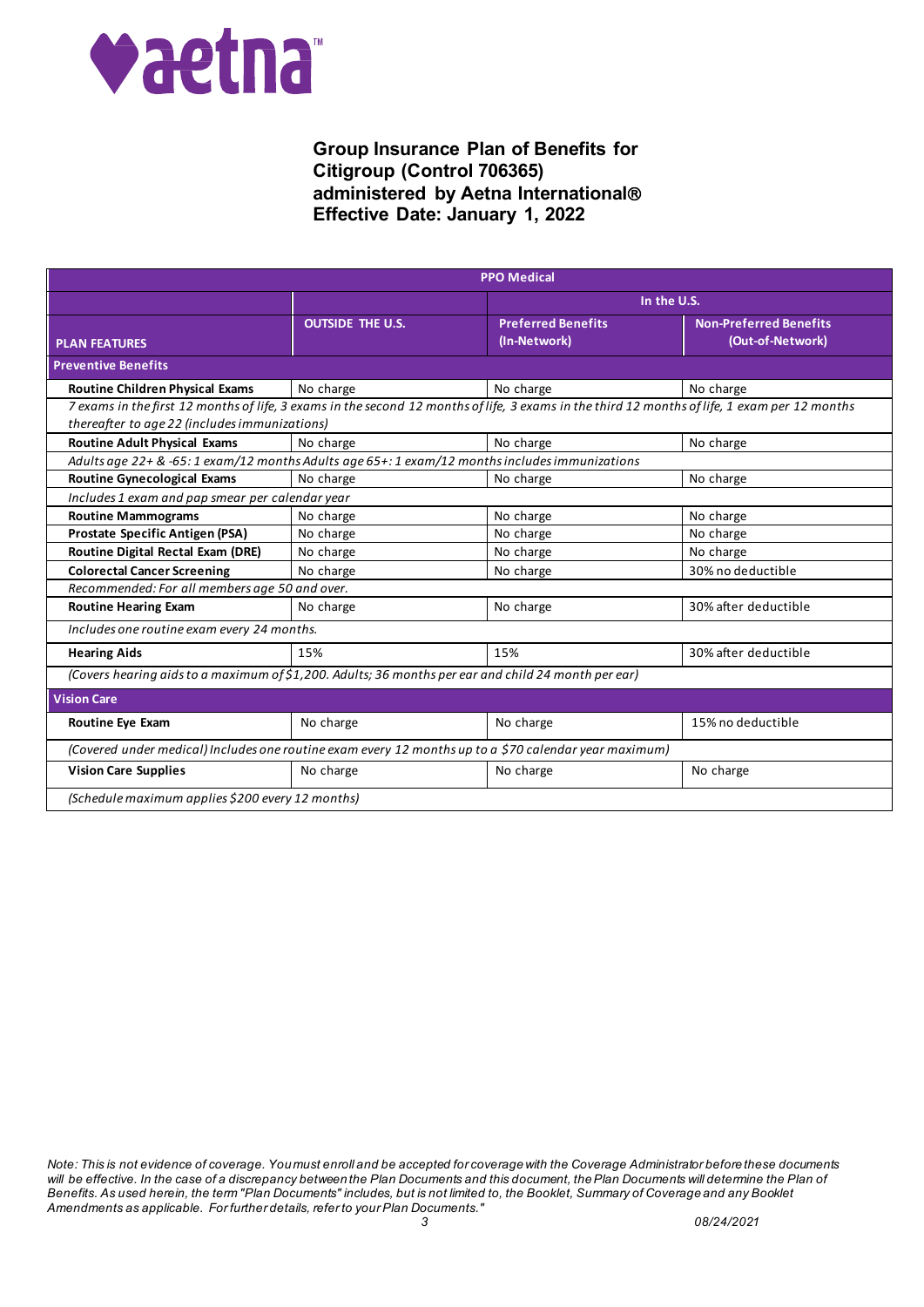

|                                                                                                                                                                  |                         | <b>PPO Medical</b>                                                                                                                                       |                                                                                                                                         |
|------------------------------------------------------------------------------------------------------------------------------------------------------------------|-------------------------|----------------------------------------------------------------------------------------------------------------------------------------------------------|-----------------------------------------------------------------------------------------------------------------------------------------|
|                                                                                                                                                                  | In the U.S.             |                                                                                                                                                          |                                                                                                                                         |
| <b>PLAN FEATURES</b>                                                                                                                                             | <b>OUTSIDE THE U.S.</b> | <b>Preferred Benefits</b><br>(In-Network)                                                                                                                | <b>Non-Preferred Benefits</b><br>(Out-of-Network)                                                                                       |
| <b>Other Services</b>                                                                                                                                            |                         |                                                                                                                                                          |                                                                                                                                         |
| <b>Skilled Nursing Facility</b><br>(120 days per calendar year)                                                                                                  | 15%                     | 15%                                                                                                                                                      | 30% after deductible                                                                                                                    |
| <b>Hospice Care Facility Inpatient</b><br>(30 days lifetime maximum)                                                                                             | 15%                     | 15%                                                                                                                                                      | 30% after deductible                                                                                                                    |
| <b>Hospice Care Facility Outpatient</b><br>(Unlimited lifetime maximum)                                                                                          | 15%                     | 15%                                                                                                                                                      | 30% after deductible                                                                                                                    |
| <b>Home Health Care</b><br>(120 visits per calendar year<br>combined, includes Private Duty<br>Nursing per calendar year)                                        | 15%                     | 15%                                                                                                                                                      | 30% after deductible                                                                                                                    |
| <b>Spinal Disorder Treatment</b><br>(20 visits per calendar year)                                                                                                | 15%                     | 15%                                                                                                                                                      | 25% after deductible                                                                                                                    |
| Short-Term Rehabilitation                                                                                                                                        | 15%                     | 15%                                                                                                                                                      | 30% after deductible                                                                                                                    |
| (Includes coverage for Occupational and Physical Therapies 60 visits combined maximum visits per calendar year, additional visits based on<br>medical necessity) |                         |                                                                                                                                                          |                                                                                                                                         |
| <b>Speech Therapy</b>                                                                                                                                            | 15%                     | 15%                                                                                                                                                      | 30% after deductible                                                                                                                    |
| (Includes coverage for Speech Therapies 90 visits combined maximum visits per calendar year, additional visits based on medical necessity)                       |                         |                                                                                                                                                          |                                                                                                                                         |
| <b>Diagnostic Outpatient X-ray</b>                                                                                                                               | 15%                     | 15%                                                                                                                                                      | 30% after deductible                                                                                                                    |
| Diagnostic Outpatient Lab                                                                                                                                        | 15%                     | 15%                                                                                                                                                      | 30% after deductible                                                                                                                    |
| <b>Base Infertility Services</b>                                                                                                                                 | 15%                     | 15%                                                                                                                                                      | 30% after deductible                                                                                                                    |
| (Base plan coverage includes coverage limited to the testing and treatment of underlying condition)                                                              |                         |                                                                                                                                                          |                                                                                                                                         |
| <b>Comprehensive Infertility Services</b><br>(\$24,000 lifetime maximum<br>combined)                                                                             | 15%                     | 15%                                                                                                                                                      | 30% after deductible                                                                                                                    |
| (ART)                                                                                                                                                            |                         |                                                                                                                                                          | (Comprehensive plan coverage includes coverage for Artificial Insemination and Ovulation Induction and Advanced Reproductive Technology |
| Autism                                                                                                                                                           |                         | Autism covered same as any other expense. Member cost sharing is based on the type of service<br>performed and the place of service where it is rendered |                                                                                                                                         |
| Acupuncture                                                                                                                                                      | 15%                     | 15%                                                                                                                                                      | 30% after deductible                                                                                                                    |

*Note: This is not evidence of coverage. You must enroll and be accepted for coverage with the Coverage Administrator before these documents will be effective. In the case of a discrepancy between the Plan Documents and this document, the Plan Documents will determine the Plan of Benefits. As used herein, the term "Plan Documents" includes, but is not limited to, the Booklet, Summary of Coverage and any Booklet Amendments as applicable. For further details, refer to your Plan Documents." 4 08/24/2021*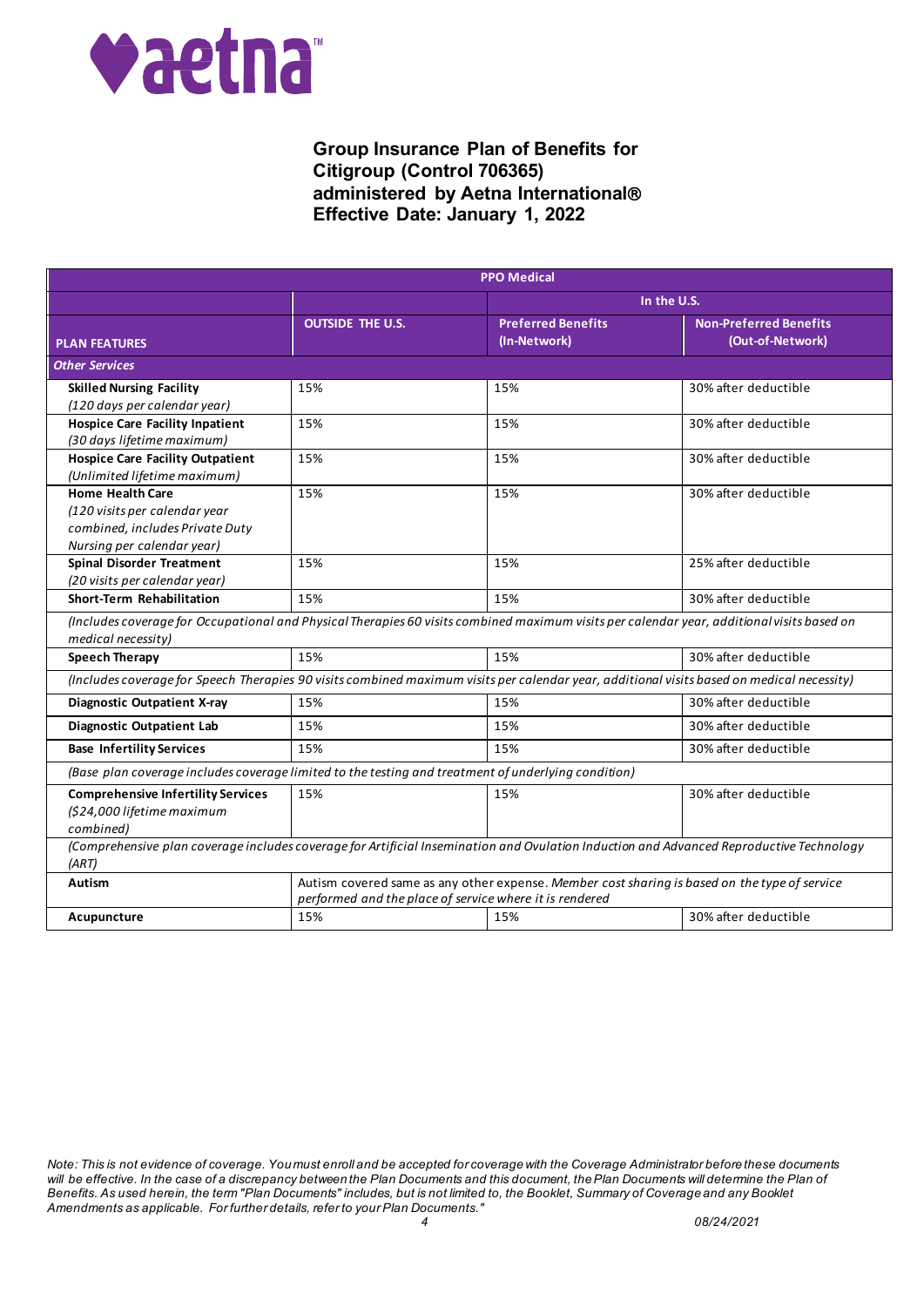

|                                                                                                     |                         | <b>PPO Dental</b>                         |                                                   |
|-----------------------------------------------------------------------------------------------------|-------------------------|-------------------------------------------|---------------------------------------------------|
|                                                                                                     |                         | In the U.S.                               |                                                   |
| <b>PLAN FEATURES</b>                                                                                | <b>OUTSIDE THE U.S.</b> | <b>Preferred Benefits</b><br>(In-Network) | <b>Non-Preferred Benefits</b><br>(Out-of-Network) |
| Individual Deductible                                                                               | \$75 per calendar year  | \$75 per calendar year                    | \$75 per calendar year                            |
| <b>Family Deductible</b>                                                                            | \$225 per calendar year | \$225 per calendar year                   | \$225 per calendar year                           |
| <b>Type A Expense</b><br>(Diagnostic & Preventive)                                                  | No charge               | No charge                                 | No charge                                         |
| <b>Type B Expense</b><br>(Basic Restorative)                                                        | 20% after deductible    | 20% after deductible                      | 20% after deductible                              |
| <b>Type C Expense</b><br>(Major Restorative)                                                        | 50% after deductible    | 50% after deductible                      | 50% after deductible                              |
| <b>Calendar Year Maximum</b>                                                                        | \$2,000                 | \$2,000                                   | \$2,000                                           |
| <b>Orthodontic Treatment</b><br>Coverage for Adults and<br>Dependent                                | 50%                     | 50%                                       | 50%                                               |
| <b>Orthodontic Lifetime Maximum</b>                                                                 | \$2,000                 | \$2,000                                   | \$2,000                                           |
| Please refer to the Dental Plan Caveats below for additional benefit coverages for Types A, B and C |                         |                                           |                                                   |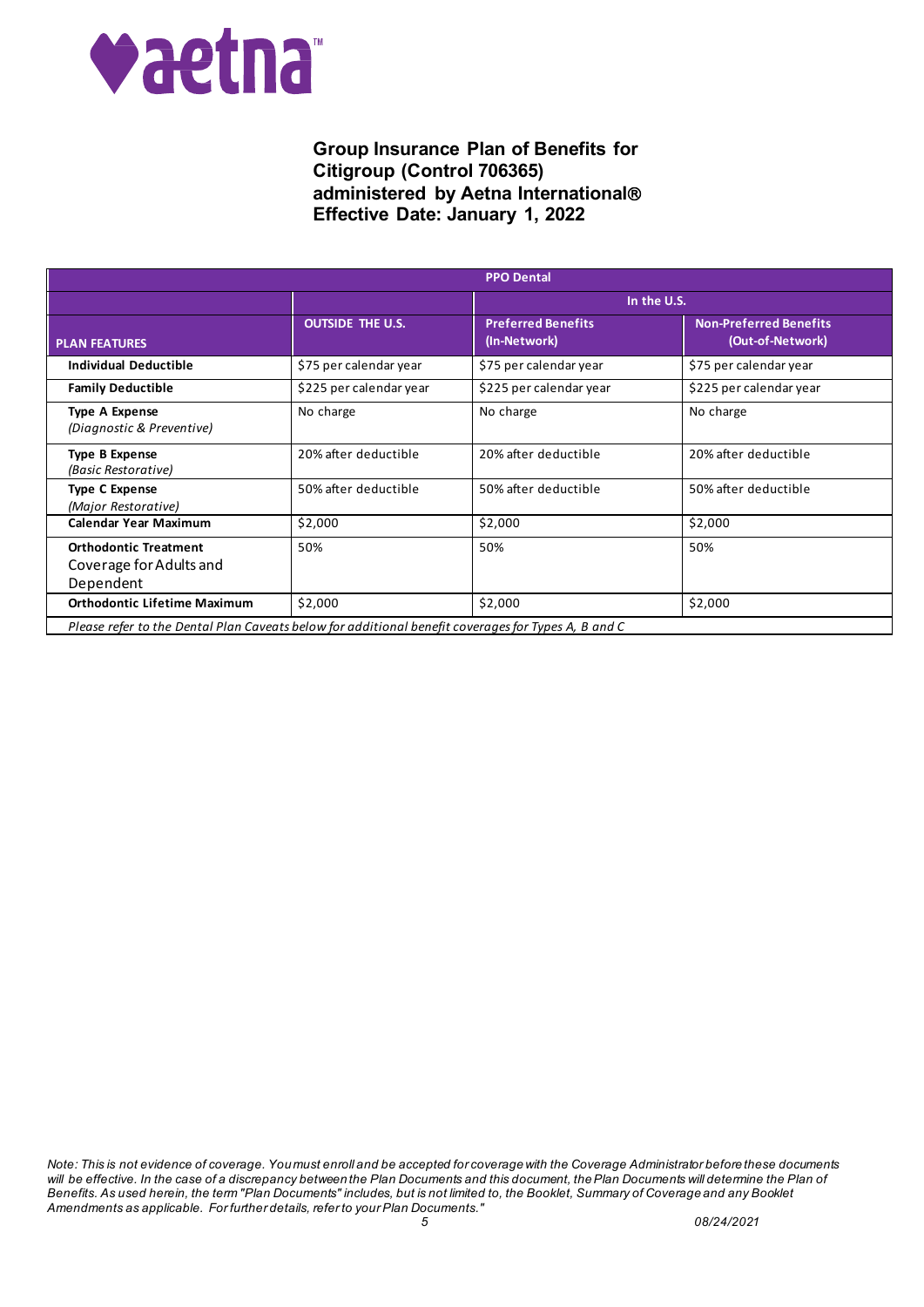

| <b>Services and Programs Included in Your Plan</b> |                                                                                                                                                                                                                                                                                                                                                                                                                                     |  |
|----------------------------------------------------|-------------------------------------------------------------------------------------------------------------------------------------------------------------------------------------------------------------------------------------------------------------------------------------------------------------------------------------------------------------------------------------------------------------------------------------|--|
|                                                    | <b>Employee Assistance Program (EAP)</b><br>Our EAP helps members balance the demands of work, life and personal issues. Whether it's finding balance between work and<br>life, dealing with the loss of a loved one, managing anxiety or depression, or parenting advice, EAP offers free, confidential<br>support delivered by qualified counselors. Includes up to 5 counseling sessions per issue per year per enrolled member. |  |
|                                                    | <b>Emergency Assistance Services</b><br>We make sure members have the support they need during a medical emergency with necessary resources and personalized care.<br>If a medical evacuation is needed, our in-house team focuses on getting members proper care in the most efficient way.                                                                                                                                        |  |
|                                                    | <b>International Care Management Program</b><br>Led by our clinical Care and Response Excellence (CARE) team, our program supports everything from clinical precertification<br>and pre-trip planning, to acute and chronic care management, and much more. With one-on-one assistance from a clinician, we<br>offer personalized, culturally relevant support no matter where members are in the world.                            |  |
| <b>ज्ले</b>                                        | <b>International Maternity Management Program</b><br>Offers resources and personalized tools throughout pregnancy, delivery and post-partum care, delivered by our dedicated CARE<br>team. Focused case management for tobacco cessation, pre-term labor, and other pregnancy risk factors.                                                                                                                                         |  |
|                                                    | Aetna Security Assistance powered by Crisis24 (Program is underwritten by Aetna Life & Casualty - (Bermuda) Ltd.)<br>Includes 24/7 access to personalized safety advice from multilingual representatives. Crisis24 travel security website has<br>extensive country and city intelligence reports to help members understand what risks may be present around the world.                                                           |  |
|                                                    | Well-being Assessment**<br>This personalized, online health and wellness program includes a suite of online health coaching programs in addition to a health<br>assessment. The program encourages participants to identify and reduce health risks and improve and maintain healthy lifestyles,<br>with a focus on prevention and long-term success.                                                                               |  |
|                                                    | <b>Pharmacy Shipping</b><br>We make sure members can fill their prescriptions quickly, safely and easily with our pharmacy shipping solutions. We help<br>coordinate medication management for members preparing for assignments or travel, as well as offering a 90-day supply of<br>maintenance medicine delivered directly to the member's home.                                                                                 |  |
|                                                    | Teladoc®**<br>Gives members access to a national network of certified physicians right at their fingertips, through phone and online-video<br>consultations.                                                                                                                                                                                                                                                                        |  |
|                                                    | 24-Hour Nurse Line**<br>Provides 24-hour telephone, email and chat access to experienced registered clinicians to help members make informed health<br>care decisions on a variety of health topics.                                                                                                                                                                                                                                |  |
|                                                    | Member Offers (discount program)<br>Our Member offers gives members choice and flexibility in their day-to-day life. They get a variety of discounts on products and<br>services that keep them healthy, fit and help them save money. In addition to offers on personal wellness products and services,<br>we also offer deals on everyday needs such as travel, tickets, car rentals, electronics and more.                       |  |
|                                                    | *Services and resources may vary depending on member location.<br>** Available to members in the U.S. only                                                                                                                                                                                                                                                                                                                          |  |

*Note: This is not evidence of coverage. You must enroll and be accepted for coverage with the Coverage Administrator before these documents will be effective. In the case of a discrepancy between the Plan Documents and this document, the Plan Documents will determine the Plan of Benefits. As used herein, the term "Plan Documents" includes, but is not limited to, the Booklet, Summary of Coverage and any Booklet Amendments as applicable. For further details, refer to your Plan Documents." 6 08/24/2021*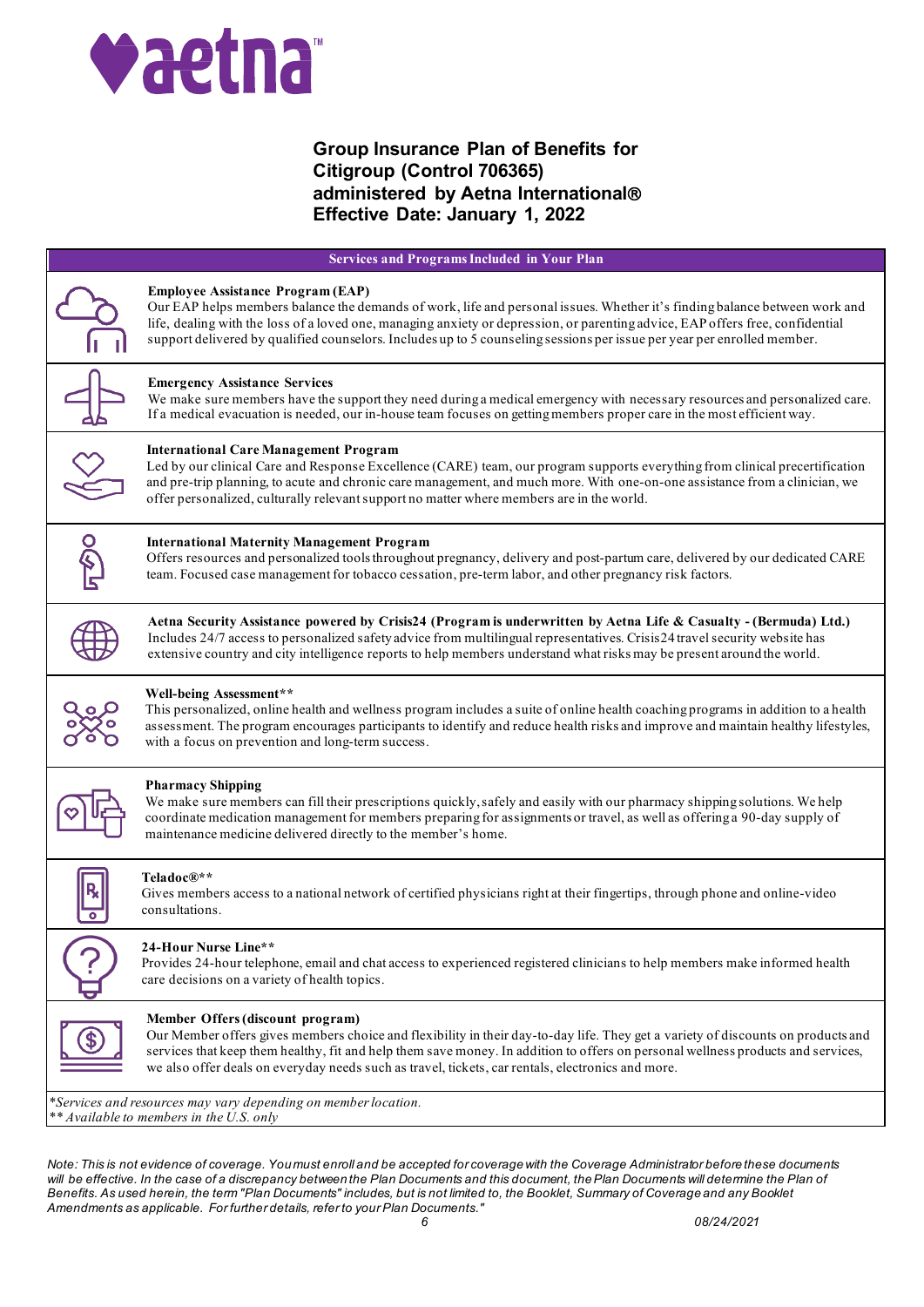

### **Medical Plan Caveats**

*This plan includes coverage for women's preventive and other preventive health benefits to the extent required under the Affordable care act beginning with plan years starting on or after August 1, 2012.*

*Payment limits apply per individual on a calendar year basis. Only those out-of-pocket expenses resulting from the application of a payment percentage, deductibles and copays may be used to satisfy the payment limit. Precertification penalty are excluded from the payment limit.*

*There is cross-application between calendar year deductible, out of pocket maximum and lifetime maximum across overseas, in-network and out-of-network level of benefits.*

*Coverage maximums up to a certain number of days/visits per calendar year are reached by combining the Preferred and Non-Preferred benefits up to the limit for either one plan or the other, but not both. (Example, if the Preferred benefit is for 120 days and the Non-Preferred benefit is for 120 days, the maximum benefit is 120 days, not 240 days).*

*Maternity expenses are covered as any other medical expense. Coverage is provided for an employee and spouse and all female family members Pregnancy benefits do not continue to be payable after coverage ends except in the event of total disability.*

*For contracted hospitals, the non-contracted Radiologist, Anesthesiologist and Pathologist (RAPS) are paid at the preferred level, and will be subject to reasonable and customary charges. Note that this payment method may apply to other providers.*

*Benefit maximums per Calendar year are calculated between 01/01/2022 and 12/31/2022.*

*Other Health Care (Out-of-Area): When care is provided in the U.S. in a geographic area in which Aetna has not contracted with a provider, charges are payable at 80% after any applicable Deductible (does not apply to those expenses paid at a reduced payment percentage). The benefit levels associated with the following In-Network provisions would apply: Deductible, Family Deductible, Inpatient Hospital Deductible, Out of-pocket maximum(s).*

*\*This plan includes coverage under the extent required in accordance with the Federal Mental Health Parity and Addiction Equity Act (MHPAEA) beginning with plan years starting on or after January 1, 2018.*

*This plan includes coverage for women's preventive health benefits to the extent required under U.S. federal law effective beginning with plan years starting on or after August 1, 2012.*

*Payment limits apply per individual on a calendar year basis. Only those out-of-pocket expenses resulting from the application of a payment percentage may be used to satisfy the payment limit. Deductibles, copays, benefit penalties and 50% items are excluded from the payment limit.*

*Note: This is not evidence of coverage. You must enroll and be accepted for coverage with the Coverage Administrator before these documents*  will be effective. In the case of a discrepancy between the Plan Documents and this document, the Plan Documents will determine the Plan of *Benefits. As used herein, the term "Plan Documents" includes, but is not limited to, the Booklet, Summary of Coverage and any Booklet Amendments as applicable. For further details, refer to your Plan Documents."*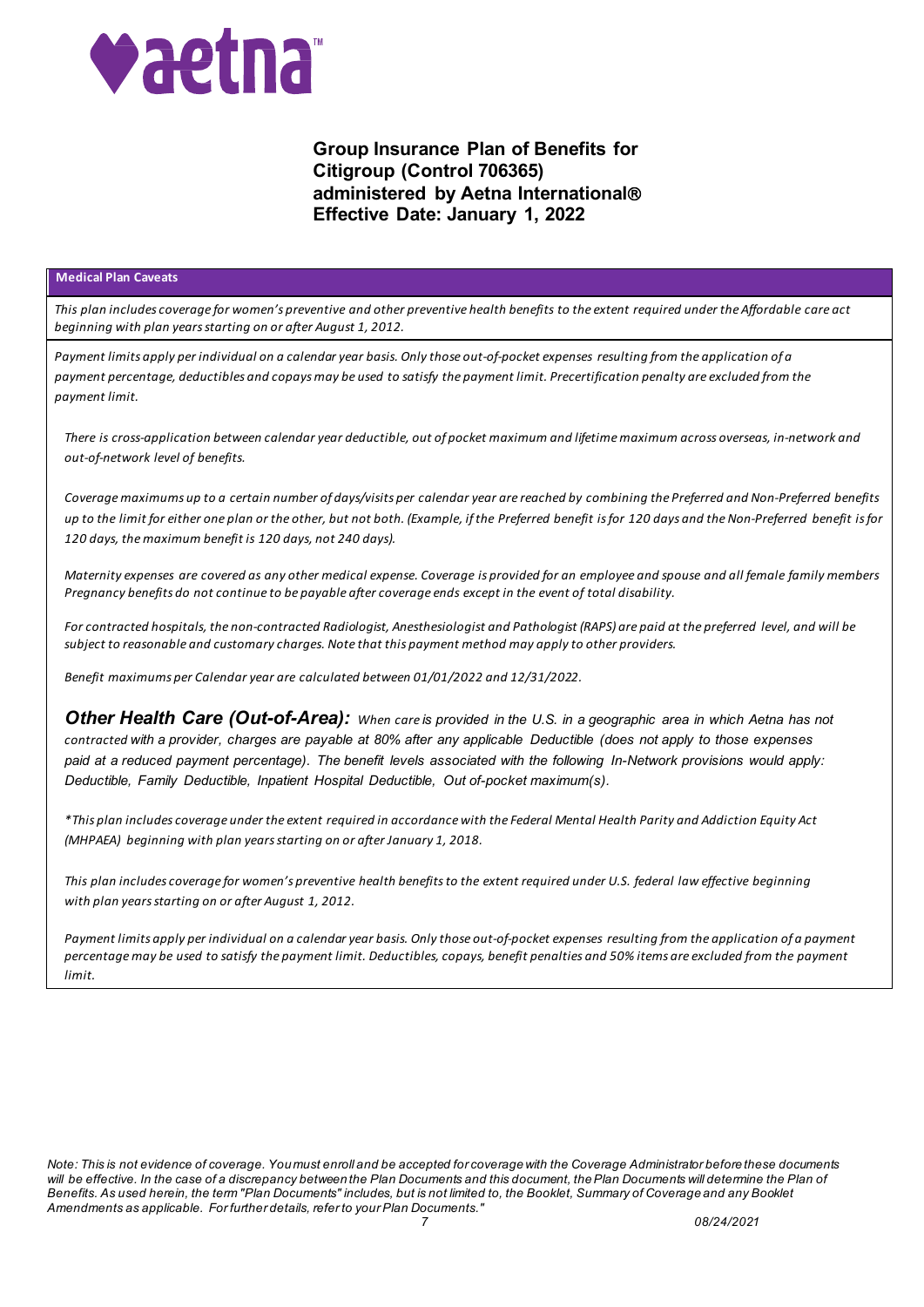

### **Dental Plan Caveats**

#### *Dental PPO*

### **Type A**

*Includes Prophylaxis, Bitewing and full mouth series X-rays, Space Maintainers, Oral Exams, Fluoride applications, Sealants, and Periapical X-rays.*

### **Type B**

*Includes Fillings, Simple Extractions and Oral Surgery.*

### **Type C**

*Includes Crown Lengthening, Crown Buildup, Inlays/onlays, Bridgework, Osseous surgery, Soft tissue grafts, Partial and full bony impactions, General anesthesia and intravenous sedation, Dentures (benefit includes all relines, rebases and adjustments within 6 months of installation), Molar root canal therapy, Prosthetic repairs, and Occlusal Guards (for bruxism only). Bases and adjustments within 6 months of installation), Prosthetic repairs, and Occlusal Guards (for bruxism only).*

*This is only a brief summary of the PPO Medical, PPO Dental benefits available. Some restrictions may apply.*

*For more specific information about the coverage details, including limitations, exclusions and other plan requirements, please refer to the employee booklet*

*Note: This is not evidence of coverage. You must enroll and be accepted for coverage with the Coverage Administrator before these documents will be effective. In the case of a discrepancy between the Plan Documents and this document, the Plan Documents will determine the Plan of Benefits. As used herein, the term "Plan Documents" includes, but is not limited to, the Booklet, Summary of Coverage and any Booklet Amendments as applicable. For further details, refer to your Plan Documents." 8 08/24/2021*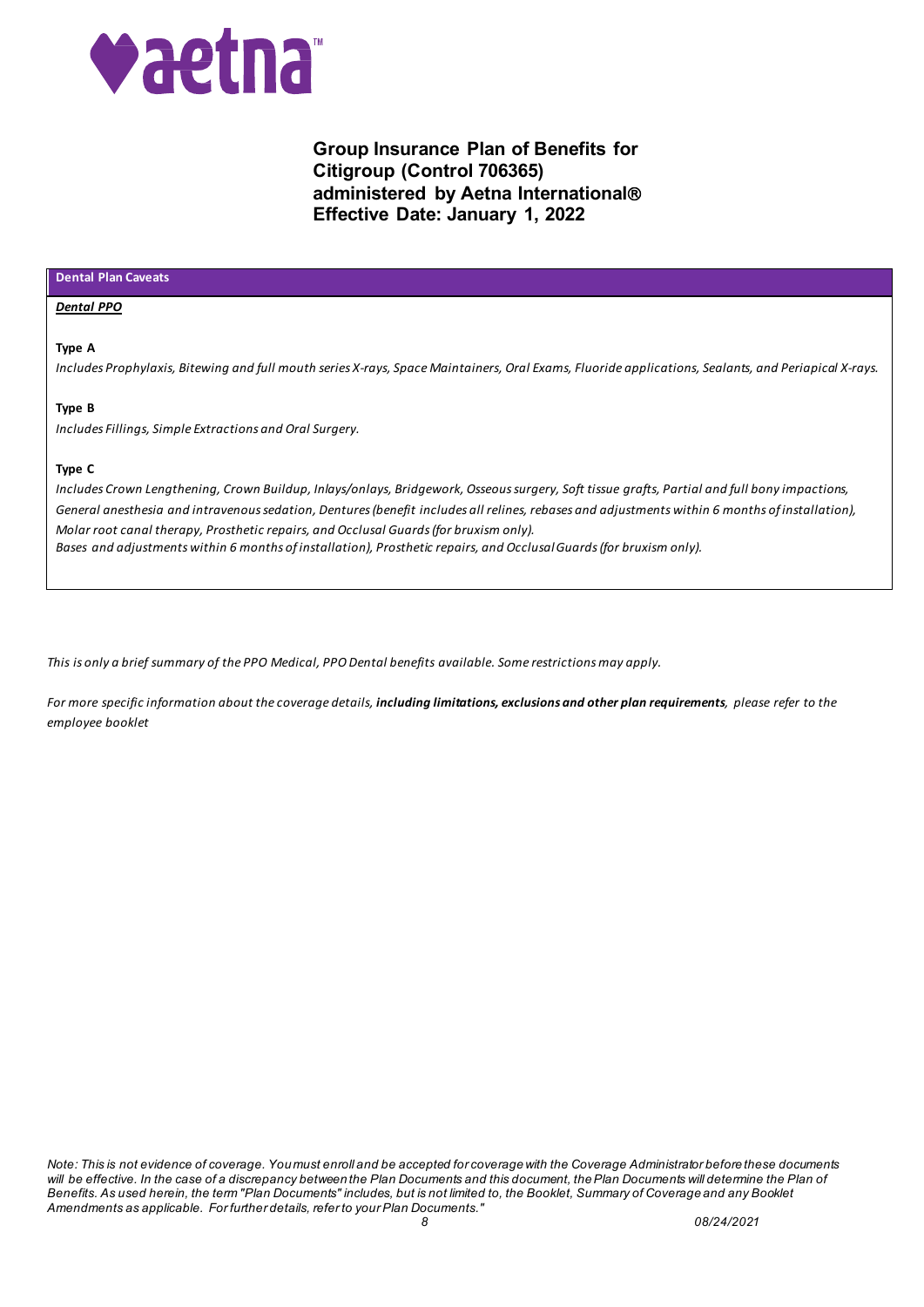

 $T(T)$ 

# **Group Insurance Plan of Benefits for Citigroup (Control 706365) administered by Aetna International Effective Date: January 1, 2022**

### **For Plans Compliant with United States Federal Affordable Care Act (ACA) legislation**

Aetna complies with applicable Federal civil rights laws and does not discriminate, exclude or treat people differently based on their race, color, national origin, sex, age, or disability.

Aetna provides free aids/services to people with disabilities and to people who need language assistance.

If you need a qualified interpreter, written information in other formats, translation or other services, call the number on your ID card.

If you believe we have failed to provide these services or otherwise discriminated based on a protected class noted above, you can also file a grievance with the Civil Rights Coordinator by contacting: Civil Rights Coordinator, P.O. Box 14462, Lexington, KY 40512 (CA HMO customers: PO Box 24030 Fresno, CA 93779), 1-800-648-7817, TTY: 711, Fax: 859-425-3379 (CA HMO customers: 860-262-7705), [CRCoordinator@aetna.com.](mailto:CRCoordinator@aetna.com)

You can also file a civil rights complaint with the U.S. Department of Health and Human Services, Office for Civil Rights Complaint Portal, available at [https://ocrportal.hhs.gov/ocr/portal/lobby.jsf,](https://ocrportal.hhs.gov/ocr/portal/lobby.jsf) or at: U.S. Department of Health and Human Services, 200 Independence Avenue SW., Room 509F, HHH Building, Washington, DC 20201, or at 1-800-368-1019, 800-537-7697 (TDD).

*Aetna is the brand name used for products and services provided by one or more of the Aetna group of subsidiary companies, including Aetna Life Insurance Company, Coventry Health Care plans and their affiliates (Aetna).*

| TIY: 711                   |                                                                                                                                 |
|----------------------------|---------------------------------------------------------------------------------------------------------------------------------|
| English                    | To access language services at no cost to you, call the number on your ID card.                                                 |
| Spanish                    | Para acceder a los servicios lingüísticos sin costo alguno, llame al número que figura en su<br>tarjeta de identificación.      |
| Chinese Traditional        | 如欲使用免費語言服務,請撥打您健康保險卡上所列的電話號碼                                                                                                    |
| Arabic                     | للحصول على الخدمات اللغوية دون أي تكلفة، الرجاء الاتصال على الرقم الموجود على بطاقة اشتراكك.                                    |
| French                     | Pour accéder gratuitement aux services linguistiques, veuillez composer le numéro indiqué<br>sur votre carte d'assurance santé. |
| French Creole<br>(Haitian) | Pou ou jwenn sèvis gratis nan lang ou, rele nimewo telefòn ki sou kat idantifikasyon asirans<br>sante ou.                       |
| German                     | Um auf den für Sie kostenlosen Sprachservice auf Deutsch zuzugreifen, rufen Sie die<br>Nummer auf Ihrer ID-Karte an.            |
| Italian                    | Per accedere ai servizi linguistici senza alcun costo per lei, chiami il numero sulla tessera<br>identificativa.                |
| Japanese                   | 無料の言語サービスは、IDカードにある番号にお電話ください。                                                                                                  |
| Korean                     | 무료 다국어 서비스를 이용하려면 보험 ID 카드에 수록된 번호로 전화해 주십시오.                                                                                   |

*Note: This is not evidence of coverage. You must enroll and be accepted for coverage with the Coverage Administrator before these documents*  will be effective. In the case of a discrepancy between the Plan Documents and this document, the Plan Documents will determine the Plan of *Benefits. As used herein, the term "Plan Documents" includes, but is not limited to, the Booklet, Summary of Coverage and any Booklet Amendments as applicable. For further details, refer to your Plan Documents." 9 08/24/2021*